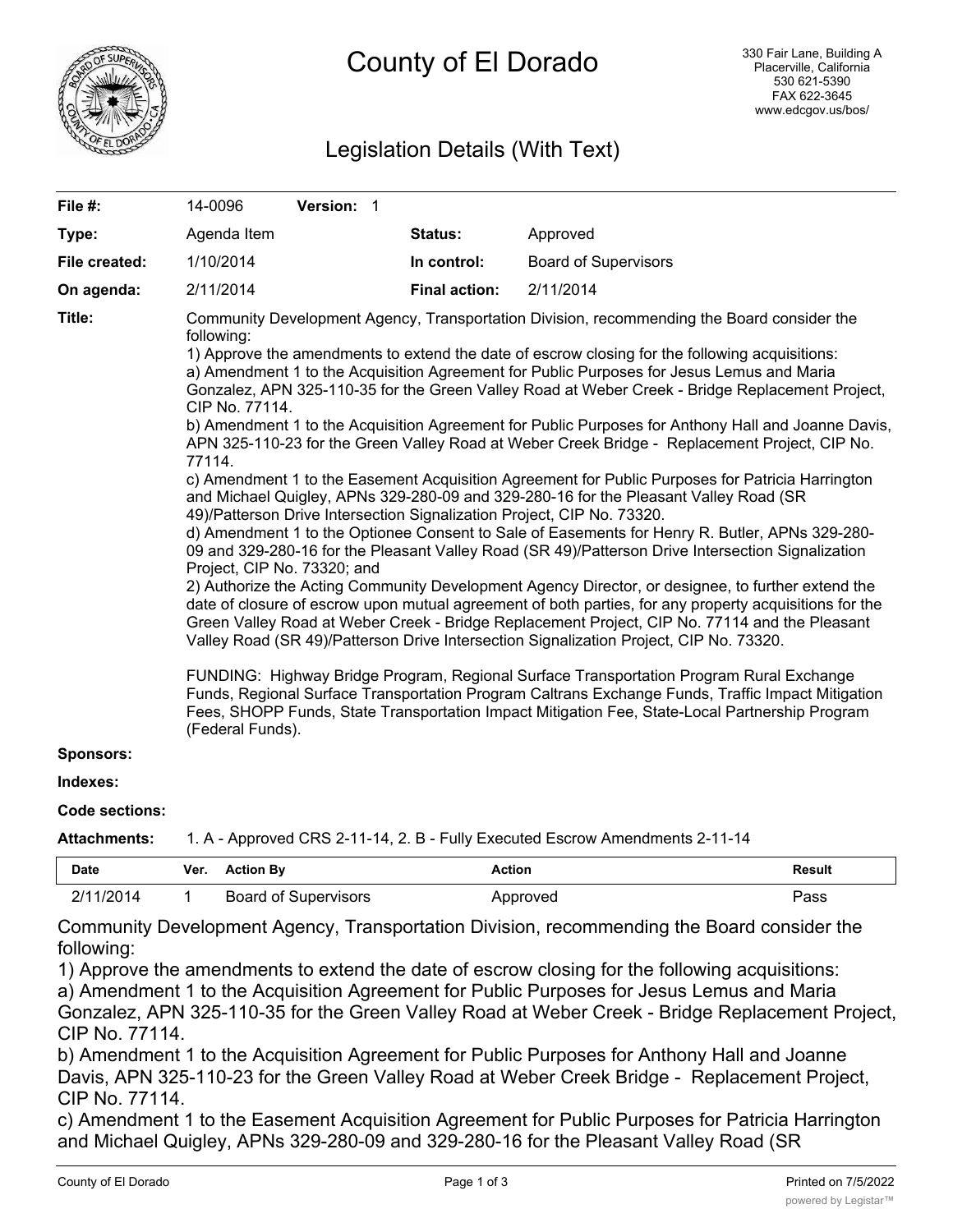49)/Patterson Drive Intersection Signalization Project, CIP No. 73320.

d) Amendment 1 to the Optionee Consent to Sale of Easements for Henry R. Butler, APNs 329-280- 09 and 329-280-16 for the Pleasant Valley Road (SR 49)/Patterson Drive Intersection Signalization Project, CIP No. 73320; and

2) Authorize the Acting Community Development Agency Director, or designee, to further extend the date of closure of escrow upon mutual agreement of both parties, for any property acquisitions for the Green Valley Road at Weber Creek - Bridge Replacement Project, CIP No. 77114 and the Pleasant Valley Road (SR 49)/Patterson Drive Intersection Signalization Project, CIP No. 73320.

**FUNDING:** Highway Bridge Program, Regional Surface Transportation Program Rural Exchange Funds, Regional Surface Transportation Program Caltrans Exchange Funds, Traffic Impact Mitigation Fees, SHOPP Funds, State Transportation Impact Mitigation Fee, State-Local Partnership Program (Federal Funds).

#### **Fiscal Impact/Change to Net County Cost**

There is no fiscal impact to the County from this action.

#### **Background**

The Board of Supervisors (Board) previously executed the Acquisition Agreement for Public Purposes between the County of El Dorado and:

a) Jesus Lemus and Maria Gonzalez on May 21, 2013, APN 325-110-35. This agreement had an escrow closure date of September 30, 2013. Jesus Lemus and Maria Gonzalez executed Amendment 1 to the Acquisition Agreement for Public Purposes to extend the date of escrow closure to March 31, 2014 on September 27, 2013.

b) Anthony Hall and Joanne Davis on June 18, 2013, APN 325-110-23. This agreement had an escrow closure date of August 31, 2013. Anthony Hall and Joanne Davis executed Amendment 1 to the Acquisition Agreement for Public Purposes to extend the date of escrow closure to March 31, 2014 on October 31, 2013.

c) Patricia Harrington and Michael Quigley on May 21, 2013, APNs 329-280-09 and 329-280-16. This agreement had an escrow closure date of August 30, 2013. Patricia Harrington and Michael Quigley executed Amendment 1 to the Easement Acquisition Agreement for Public Purposes to extend the date of escrow closure to March 31, 2014 on October 30, 2013.

d) The Board also previously executed the Optionee Consent to Sale of Easements between the County of El Dorado and Henry R. Butler on May 21, 2013, APNs 329-280-09 and 329-280-16. This agreement had an escrow closure date of August 30, 2013. Henry R. Butler executed Amendment 1 to the Optionee Consent to Sale of Easements to extend the date of escrow closure to March 31, 2014 on October 31, 2013.

The Community Development Agency, Transportation Division along with the title company, has been working to close these escrows and additional time is needed to complete the escrow process.

#### **Reason for Recommendation**

It is necessary to extend the date of closure of escrow from what was originally approved in the Acquisition Agreement to allow more time for County to complete the transaction.

#### **Contact**